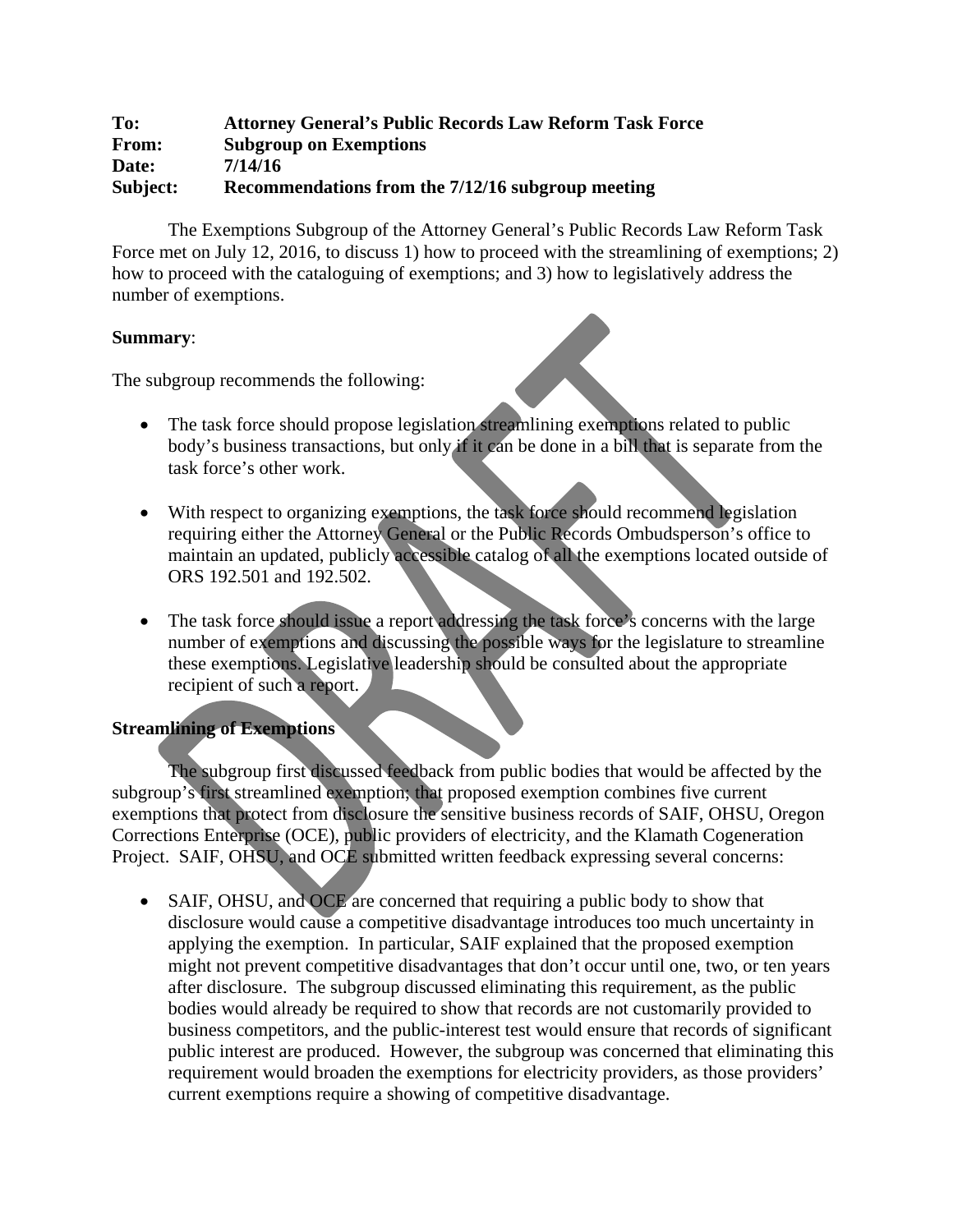- OHSU and OCE expressed the view that including a public-interest test adds too much uncertainty in applying the exemption. OHSU's and OCE's current exemptions are unconditional; that is, they do not weigh whether the public interest require disclosure. OHSU and OCE explained that this ambiguity would deter private-sector companies from partnering or contracting with them. SAIF's exemption already includes a publicinterest test. SAIF naturally did not express this concern and members of the subgroup were not persuaded that what is workable for SAIF would be unworkable for the other entities.
- OHSU suggested that the proposed exemption doesn't make clear which public bodies are covered. The subgroup discussed whether removing or modifying the requirement that the public body be regularly engaged in selling goods or services *as a primary function* would clarify the exemption without unduly expanding it. Members struggled with whether there might be better ways to specify which public bodies may assert the exemption.
- OHSU suggested that there should not be an exception requiring disclosure of executive contracts to which the public body is a party. The proposed exemption would allow such contracts to be withheld only to the extent they are exempt under a separate statute.

The subgroup then discussed whether the streamlining process should be abandoned due to the approaching deadline for proposed 2017 legislation and the possibility of opposition from affected public bodies. The subgroup decided to recommend that the task force should proceed with drafting legislation that streamlines exemptions, but only if the streamlining legislation can be separate from the task force's work on timing obligations and on cataloguing. Although the current draft proposal would in some respects broaden the application of the exemption, on the whole the subgroup felt that the proposal could illustrate for the legislature some of the ways in which exemptions are inconsistent, and how those inconsistencies might be addressed. So long as this avenue can be pursued independently of the task force's other legislative recommendations, the subgroup felt that the proposal is worthwhile for that reason.

### **Cataloguing of Exemptions**

The subgroup discussed the best way to make publicly accessible a continuously updated catalog of exemptions outside of ORS 192.501 and 192.502. There were several concerns with replacing the catch-all exemption found in ORS 192.502(9)(a) with a statutory list of all the outside exemptions: the size of such a list (given the 500+ outside exemptions) would make it of limited use to the public and unappealing to the legislature; future legislatures may or may not add new exemptions to this list, meaning it could soon be outdated; and legislation may not capture every exemption, introducing ambiguity as to whether a particular statute acts as an exemption.

The subgroup considered possible alternatives before deciding to recommend to the task force that the draft legislation mandate either the Attorney General or the Public Records Ombudsperson to maintain a publicly available, updated catalog of exemptions. Such a